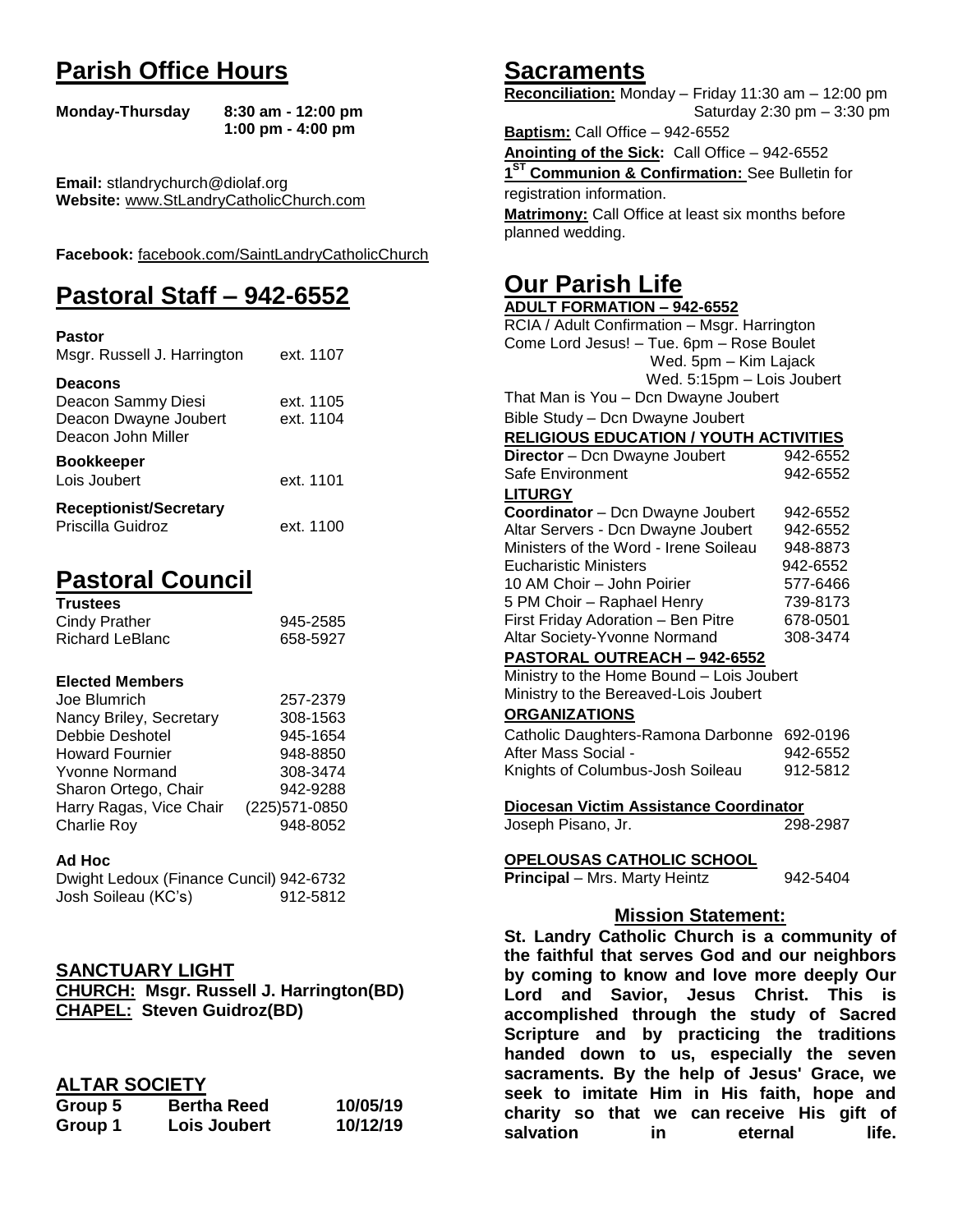**Volume 68, No. 41–** *Twenty-seventh Sunday of Ordinary Time* **– October 06, <sup>2019</sup>**

# *From the Desk of Msgr. Harrington…*

The second chapter of the Book of Genesis contains what is considered to be the Second Story of Creation. This account is a bit different from the beginning of Genesis, which tells of how God created the world in six days and rested on the seventh. The Second Story offers no timeline, but immediately focuses on God's relationship with the first man and the first woman.

"At the time when the Lord God made the earth and the heavens - while as yet there was no field shrub on earth and no grass of the field had sprouted, for the Lord God had sent no rain upon the earth and there was no man to till the soil, but a stream was welling up out of the earth and was watering all the surface of the ground – the Lord God formed man out of the clay of the ground and blew into his nostrils the breath of life, and so man became a living being." Genesis 2:4b-7

All created life shares the breath of God. His breath in us is like the artist's signature on a great and marvelous canvas. He infuses His very breath into the wondrous creation He has brought into being. To deny His creation, is to deny His very breath. We participate in the life of God. In the words of Gerard Manley Hopkins, "The world is charged with the grandeur of God".

The challenge we face is to discover the dignity and integrity of the earthen vessel that holds and is nourished by the breath of God. The challenge to respect life is not only for its own worth, which would be cause enough, but also because who resides therein.

Sunday, October 6, is Respect Life Sunday. We are caught up in the grandeur of God's creation. Our task is to respect all life, from womb to tomb, every thread of God's seamless garment, His amazing tapestry of life.

It is interesting that Respect Life Sunday this year falls only two days after the Feast of St. Francis Assisi. So often we picture St. Francis with birds or various types of fauna near his person. As beautiful as most of those statues or images are, they do not come close to illustrating how passionate Francis was when he gazed upon all of God's creation. In prayer, he often referred to Brother Sun and Sister Moon. He saw us all connected to the handiwork of God; we somehow share in life that is all around us and in us. The Author of life places us in the midst of His garden and wants us to be faithful stewards, caretakers, servants of a creation He has entrusted to our care. We respect life because we are one with life. We are one with God's creation.

Respecting life means we make a commitment to the unborn, to the vulnerable, to the condemned, to the forgotten, to those judged unproductive, burdensome and unnecessary, to the alien and the outcast. Respecting life means we make a commitment to the environment and the sacred realm of God's kingdom, His garden and the life teeming within. Respecting life means we transition from exploitation and violence into the grace-filled movement of God's kingdom of life. We become peacemakers, co-creators, channels of peace, brothers and sisters in Eden, the original garden.

Touched by God's grace, we witness in a world unfinished, yearning for the fulness of God's presence. We share His breath now, but later we will become something new; a restored kingdom, basking in God's love.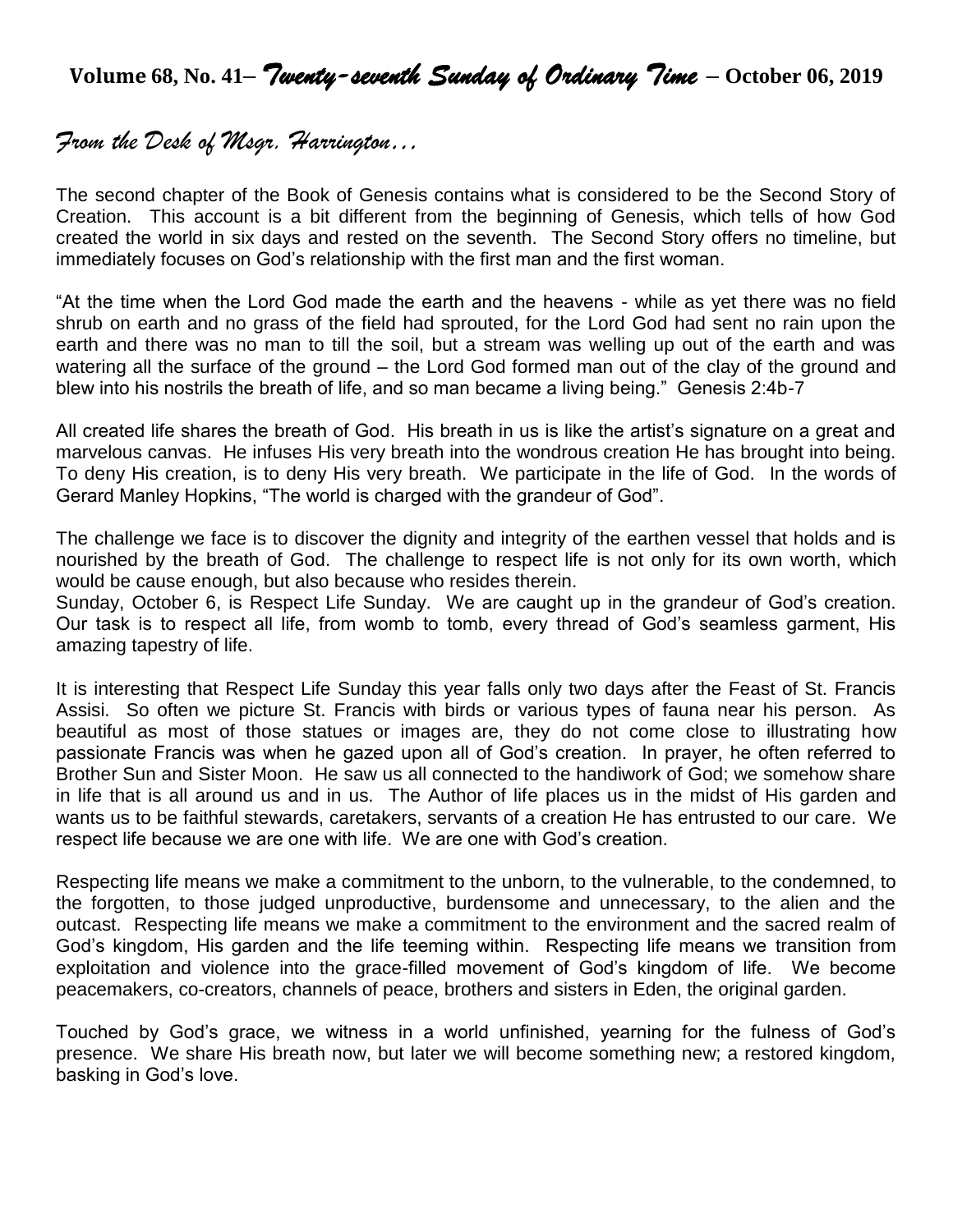## **POPE FRANCIS' INTENTIONS –**

**OCTOBER - Missionary "Spring" in the Church** That the breath of the Holy Spirit engender a new missionary "spring" in the Church.

#### **OFFERTORY COLLECTIONS – September 29, 2019**

| <b>OCNICITINGL LUIS</b>   |           |
|---------------------------|-----------|
| <b>REGULAR</b>            | \$7163.50 |
| <b>GOAL</b>               | \$9000.00 |
| Maintenance & Repair Fund | \$74.00   |
| Poor & Needy              | \$347.00  |
| Maintenance Endowment     | \$420.00  |
| <b>OCS Foundation</b>     | \$2.00    |
| Hurricane Dorion Relief   | \$2399.61 |

Thank You for Your Generosity!

### **2nd Collection**

**10/06/19** – Maintenance & Repair Fund 10/13/16 – No 2<sup>nd</sup> Collection

### **REMINDERS FOR THE WEEK**

## **Sun. – 10/06–** PICNIC !!!!!

| Mon. - 10/07 |                           |
|--------------|---------------------------|
| 10:00am      | <b>Bible Study</b>        |
| 5:15pm       | Rosary @ Grotto (CDA)     |
| 5:45pm       | Rosary @ Lafleur Monument |
| 6:00pm       | <b>Bible Study</b>        |
| Tue. - 10/08 |                           |
| 9:10am       | OCS Mass                  |
| 6:00pm       | Come, Lord Jesus!         |
|              |                           |

### **Wed. - 10/09**

| 6:00am | <b>TMIY</b>       |
|--------|-------------------|
| 5:00pm | Come, Lord Jesus! |
| 5:15pm | Come, Lord Jesus! |

### **Thu. - 10/10**

**Happy Birthday Msgr. Harrington!**

- **Fri. - 10/11 – Office Closed**
- **Sat. - 10/05**

**8:00am** Mass in Valentin Hall

**\*The Rosary is prayed immediately following each Weekday Mass.**

### **READINGS FOR FAITH SHARING**

**Twenty-seventh Sunday in Ordinary Time**

**Hab 1:2-3; 2:2-4** How long, Lord, will you make me witness misery?

**Psalm 95** "If today you hear his voice, harden not your hearts."

**2 Tim 1:6-8, 13-14** Guard the rich deposit of faith you were given.

**Luke 17: 5-10** When you have done everything for the kingdom, do more.

Faith, even just the size of a mustard seed, can go a long way. It allows Habakkuk to withstand destruction and violence. It allows Paul to bear imprisonment and encourage Timothy to face his share of hardships. It allows the disciples to serve the Lord without recompense. Listening to the readings today, let us reflect on how our own faith has allowed us to overcome difficulties and pray for the grace to realize its strength.

### **PRAY FOR OUR SEMINARIANS**

| -Michael Vidrine   | St. John, Melville                             |
|--------------------|------------------------------------------------|
| -Trey Fontenot     | Sacred Heart of Jesus, VP                      |
| -Garrett Broussard | OLOGC, LC                                      |
|                    | Eather in vaux plan for our coluction vau prov |

Father, in your plan for our salvation you provide shepherds for your people. Fill your Church with the spirit of courage and love. AMEN.

### **PRAY FOR A PRIEST EACH DAY**

| <b>Sunday, 10/06</b> |
|----------------------|
| <b>Monday, 10/07</b> |
| Tuesday, 10/08       |
| Wednesday, 10/09     |
| Thursday, 10/10      |
| <b>Friday, 10/11</b> |
| Saturday, 10/12      |

**Fr. Norman O'Neal, SJ Fr. Paul Onuegbe Fr. Paul Osterle, SJ Fr. Anthony Ostini, SJ** Fr. Jose Padinjarepeedika **Friday, 10/11** Fr. A.D. Palthasar, HGN **Fr. John Paul, SJ** 

Eternal Father, we lift up to You, these and all the priests of the world. Sanctify them. Heal and guide them. Mold them into the likeness of Your Son Jesus, the Eternal High Priest. May their lives be pleasing to You. In Jesus' name we pray. AMEN

### **AFTER MASS SOCIALS**

**Each Sunday, following the 8am and 10am Masses we gather in the South Sacristy of the church for coffee & donuts and FELLOWSHIP! Everyone is welcome! Please use the outside entrance near the southeast corner of the church. Please do not enter through the sanctuary. Please, NO FOOD in any other area of the church.**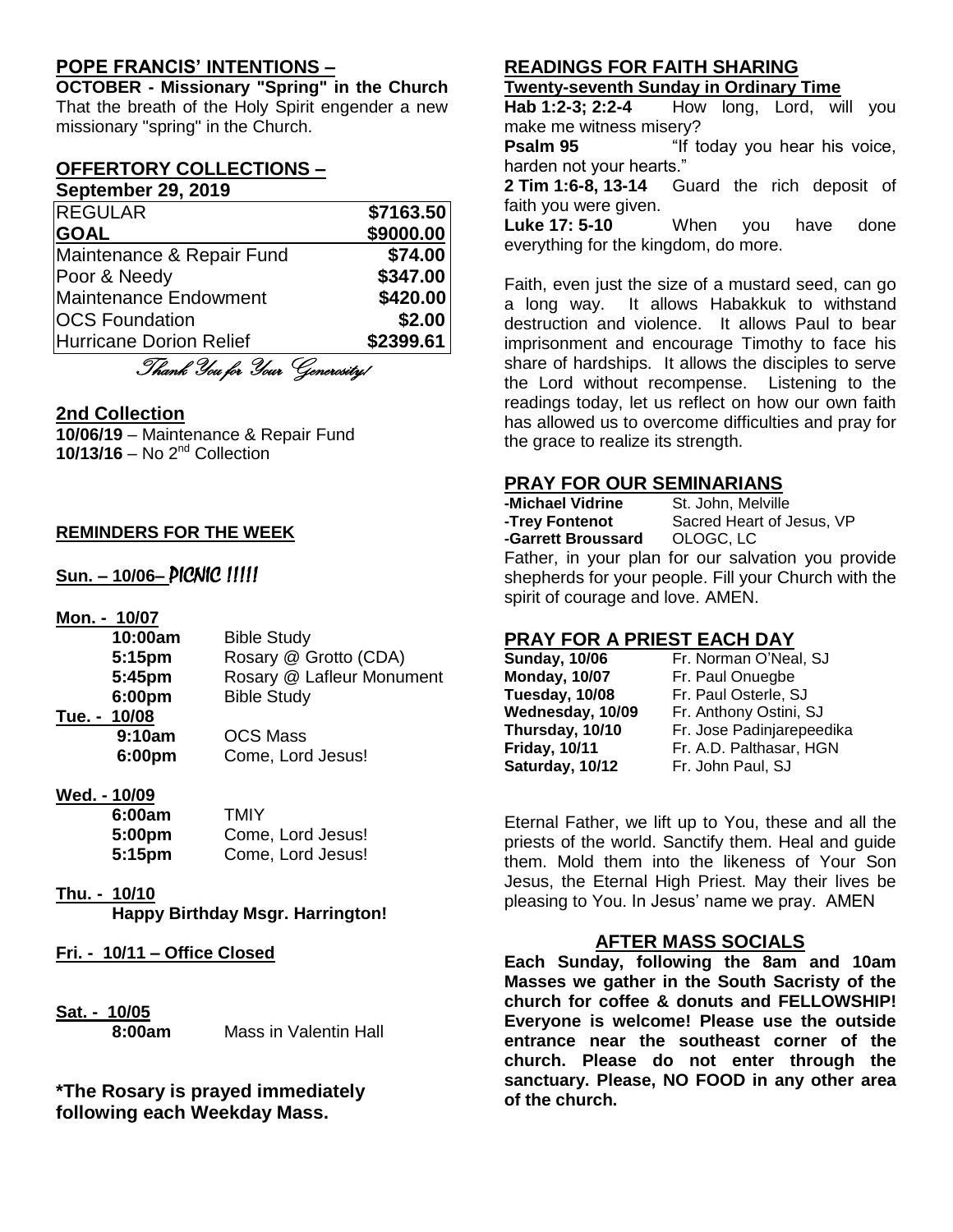# **MASS INTENTIONS**

## **Saturday, October 05**

**4:00pm** Charles F. Going & Wm. Hatch Families; Carolyn M. Bertrand; Wayne, Jeanette & Jonathan Lalonde; Roy & Justine L. Elder Family; M/M Robert Going Sr. & Families; Leroy & Elia Huguet; Norris Leger, Toby & Winnie Lalonde & Family; Kermit Christ; Souls in Purgatory; Neal Whipp Family & Fr. Joseph C. DeLuca; Patrick Murray Labbe; Rebecca "Becky" Sylvester; Samuel Gautreaux (BD); Special Intention; Madelyn McKinney; Frank & Marguerite Miller; Willard "Bubba" Andrepont; Come, Lord Jesus Groups; Ross Hulin; Robert (Bob) Chachere

### **Sunday, October 06**

**08:00am** Youle, Therese & John Ray Fontenot & Martin J. St. Amand; M/M John, John Jr., Jacob & Michael FaKouri; Murphy Allen Lanclos, Sr. & deceased family members; Bernel, Arthur & Eva Fontenot; James E. Martin; Shawn King DeJean **10:00am** Malcolm "Slick" & Margaret Martin; Paul Guidry, Ellen & Tom Arnould; Lee & Beverly Faul & Mark Capone Jr.; Lawrence Kelly & Darius & Zetta Deville; Anna Lee Doucet Beadle; Anna Lee Dupre; M/M Emillian Bodin & Joyce Lagrange; William "Billy" H. Jarrell, Jr.; Nita & J. Y. Bordelon Sr.; Carol, Joyce & Baby Ortego; John Keith Marks; Stephen Taylor; Daniel Beaugh; Larry Moreau; Kermit Christ; Guise Tran Ho; Theresa Jones Fisher; M/M Lee Martin, Jon Martin & Loray Martin Bertrand & Rita Darby; Lou Ella Fontenot Soileau; Harriet H. Doucet; Orphan Souls

**5:00pm** St. Landry Church Parishioners **Monday, October 07**

**12:05pm** Roy & Justine L. Elder Family; Wilma Guillory; Lonnie T. Ortego, Jr.; Rebecca "Becky" Sylvester; Nita & J. Y. Bordelon Sr.

### **Tuesday, October 08**

**12:05pm** Patrick Murray Labbe (DA); Nita & J. Y. Bordelon Sr.

### **Wednesday, October 09**

**12:05pm** Sam & Elva (BD) Moncla; Rebecca "Becky" Sylvester; Mary Ann (Bea) Beaugh (BD); Nita & J. Y. Bordelon Sr.; John Guidroz (DA)

# **Thursday, October 10**

**12:05pm** Msgr. Harrington (BD); Drucella F. Harper (BD); Philip Jules Frilot (BD); Wilma Guillory; Harriet H. Doucet (BD); Nita & J. Y. Bordelon Sr.; Lynette A. Mengarelli (BD); Ernest A. (DA) & Ena F. McKinney; Pearl Taylor (DA); Mayance & Wanda (BD) Dupre & Family

### **Friday, October 11**

**12:05pm** Rebecca "Becky" Sylvester; Nita & J. Y. Bordelon Sr.

### **Saturday, October 12**

08:00am Nita & J. Y. Bordelon Sr.

# **PRAYER INTENTIONS**

Laurey Andrus, Rena Mae Angelle, Dannie Ardoin, Brenda & Dennys Baird, Camden Barnard, Victoria Barron, Addi Baquet, Eric Baquet, Mona Bernard, Rada Bono, Derek Bourque, James Buford Bergeron, Paula Bienvenu, Robert Bienvenu, Marty Billeaudeau, Randy Bordelon, Ricky Bordelon, Alexandra Boudreaux, Mildred D. Boudreaux, Joan Brady, Eden Broussard, Tammy Broussard, Nico Campbell, German Cardoza, Ronnie Collette, Betty Cormier, Leroy Darbonne, Glenda G. Darbonne, Christopher Darby, Angie Dejean, Barbara Dopson, Lee Dubuc, Wanda Dupre, Glyn Durio, Willie Mae Emonet, Johnny Fontenot, Brandon Fuselier, Glenda Gaudet, Albert Going, Robert Going, Jr., Sarah Groth, Amelia Guillory, Gabrielle Hanson & Family, Norma Hargroder, Jeanette Harville, Carol Hebert, Scott Hebert, Eva Herbert, Corrace Hollier, Yola Huckaby, Rosalie Jackson, Bryan Fontenot, Jo Ann Jones, Leon Khan, Joyce LaCasse, Charles Kenneth Lalonde, Sr., Virgie Lanclos, Lisa Leblanc, Jenny Ledoux, Ronald Leger, Sawyer Leger, Paul Leleux, Margie Lintzen, Cassandra Marceaux, Malcolm Marcus, Kathy Martin, Verna Martin, Heather E. Matt, Sidney Matt, Taylor Morales, Glenda Moreau, Larry Moreau, Julia Ortego, Gene Paillet, Mary Paillet, Elliot Pavlovich, Belle Pitre, Glenda Pitre, Michelle Poulet, Butch Richard, Gerald Roy, Emery Richard, Jessie Richard, The Keith Richard Family, Geneva Scallon, Pap Roy, Jason Sonnier, Clara Smith, Elaine Soileau, Ronald Speyrer. Fred Stafford, Andrew Stelly, Audrey Stelly, Andrew Tarleton, Richard Tatman, Ervin Thibodeaux, Margaret Thibodeaux, Brett Walker, Augustine Wilson, Brad Woodel, Evelyn Wyble, Caleb Zachary **(It is diocesan policy that we must have permission from any individual that is to be placed on the list of** 

### **THANKS!**

**intentions prior to their name being listed.)**

**The family of Becky Sylvester expresses its gratitude to the St. Landry Church Community for the support shown at the passing of Becky.**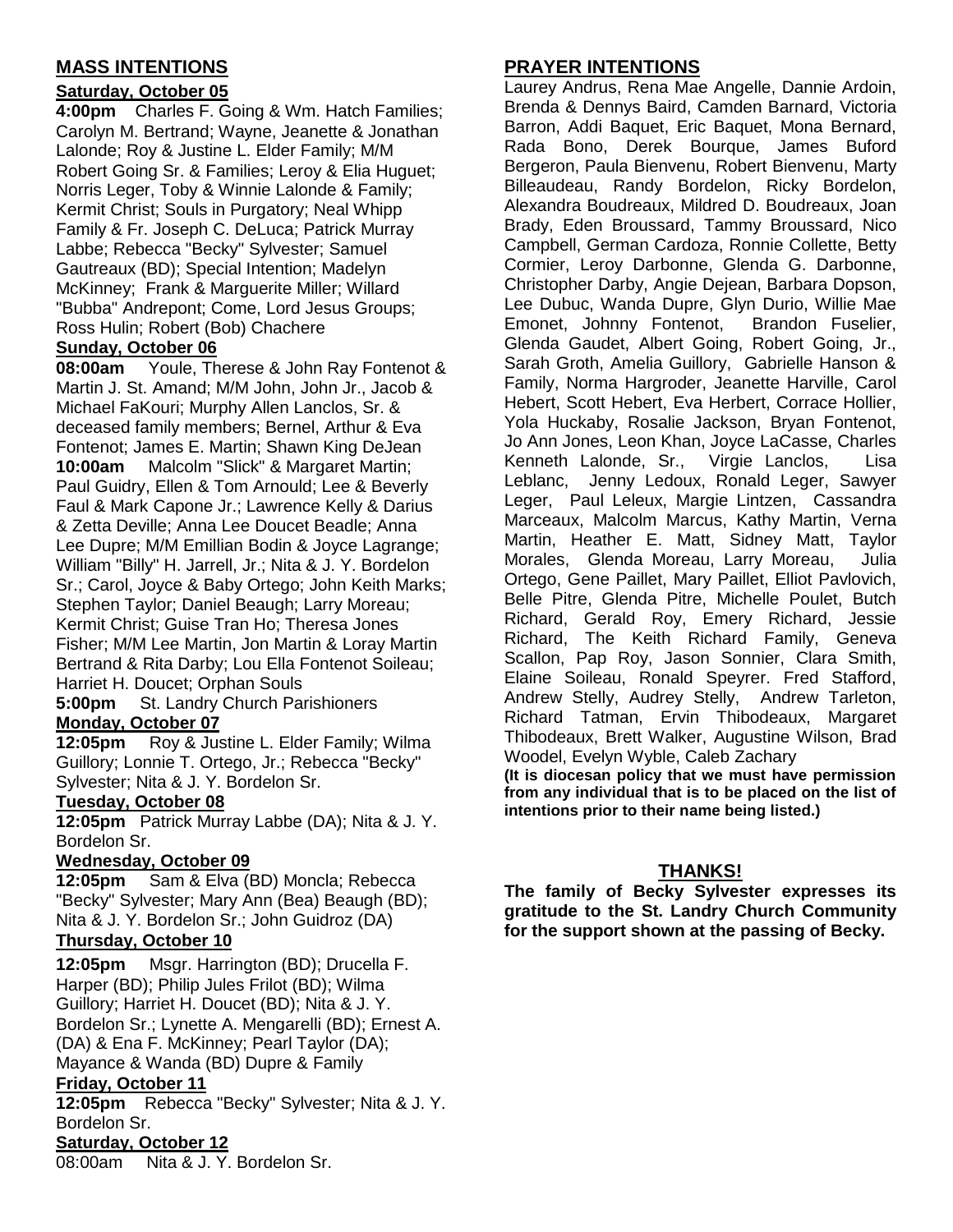## **ALTAR SOCIETY**

**The Altar Society meets on the second Monday of every month at 5:15pm in Valentin Hall. We are always welcoming New Members to be a part of our mission to assist in beautifying our church for the sacred liturgies. Our next meeting will be on October 14th . For more information call Yvonne Normand @ 337-308- 3474 or Janis Courvelle @ 337-789-0971.** 

### **ALTAR SERVERS**

**We are always looking for more young people who desire to serve our Lord in this very important ministry! All Students who have made their 1st Holy Communion through HS are invited to become servers… Parents contact Deacon Joubert for more information.**

### **MUSIC MINISTRY**

**We are always looking for new voices to enhance our ministry of liturgical music! If you feel called to share your talents in this capacity, call one of our choir directors – JP Poirier (337) 577-6466 or Rafael Henry (337) 739-8173, or call the parish office and someone will get with you!**

### **KNIGHTS of COLUMBUS**

**The Knights of Columbus, Council #1173 meets on the second Thursday of each month. Call Josh Soileau (337)912-5812 if you are interested in joining.** 

### **COME TO THE WELL**

**"Come to the Well" A Day of Hope for those suffering the loss of a loved one. November 9, 2019 - 9:00 a.m. - 5:00 p.m. (Check in begins at 8:30 a.m.) The day includes anticipated Mass and opportunities for the Sacrament of Reconciliation.** Diocese of Lafayette **Immaculata Center - 1408 Carmel Dr. – Lafayette, LA 70501-5215. "Come to the Well" is a day of hope for those suffering the loss of a loved one, including loss by suicide, accidental death, infertility, miscarriage, illness, stillbirth, SIDS, adoption placement, abortion, and any other life losses. Those who work in bereavement ministries or reproductive grief are also invited. Pre-registration is required. Cost is \$35 per person. RSVP with payment by November 1, 2019. Link for online registration: <https://secure.acceptiva.com/?cst=eJQcnF>.** 

**Contact: Trista Littell at 337.261-5598 for more information.**

### **MAUSOLEUM UPDATE**

**Construction on the new "Msgr. Louis Melancon Memorial Mausolem" HAS BEGUN! Vaults and niches are still available for purchase!**

### **MARRIED COUPLES RETREAT**

**There are still openings for the Married Couples retreat the weekend of October 11-13, 2019. Retreat begins Friday evening and ends Sunday @ Noon. Please fill out a reservation form which can be downloaded below and mail it in with the \$50.00 deposit. If you have any questions, please feel free to contact Our Lady of the Oaks at 337-662-5410 ext. 200 or email the front office at [oloaks@centurytel.net](mailto:oloaks@centurytel.net)**

### **PARISH PICNIC**

**Our Parish Picnic is scheduled THIS Sunday on the church grounds behind the rectory. 10am Mass will be celebrated outdoors weather permitting. Join us for FOOD, FUN & Fellowship!**

### **CENTENNIAL PILGRIMAGE**

**In conjunction with next year's Centennial Celebration of the founding of the Parish, Holy Ghost Church is sponsoring a Pilgrimage to the Holy Land on May 10-20, 2020. An informational meeting will be held on October 23rd at 6pm in the Holy Ghost Parish Life Center. The Spiritual Director for the Pilgrimage will be Holy Ghost Pastor Fr. Lambert Lien, SVD.**

### **PRAYER FOR HURRICANE SEASON**

O God, Master of this passing world, hear the humble voices of your children. The Sea of Galilee obeyed your order and returned to its former quietude; you are still the Master of land and sea. We live in the shadow of a danger over which we have no control. The Gulf, like a provoked and angry giant, can awake from its seeming lethargy, overstep its conventional boundaries, invade our land and spread chaos and disaster. During this hurricane season, we turn to You, O loving Father. Spare us from past tragedies whose memories are still so vivid and whose wounds seem to refuse to heal with the passing of time. O Virgin, Star of the Sea, Our Beloved Mother, we ask you to plead with your Son in our behalf, so that spared from the calamities common to this area and animated with a true spirit of gratitude, we will walk in the footsteps of your Divine Son to reach the heavenly Jerusalem where a storm-less eternity awaits us.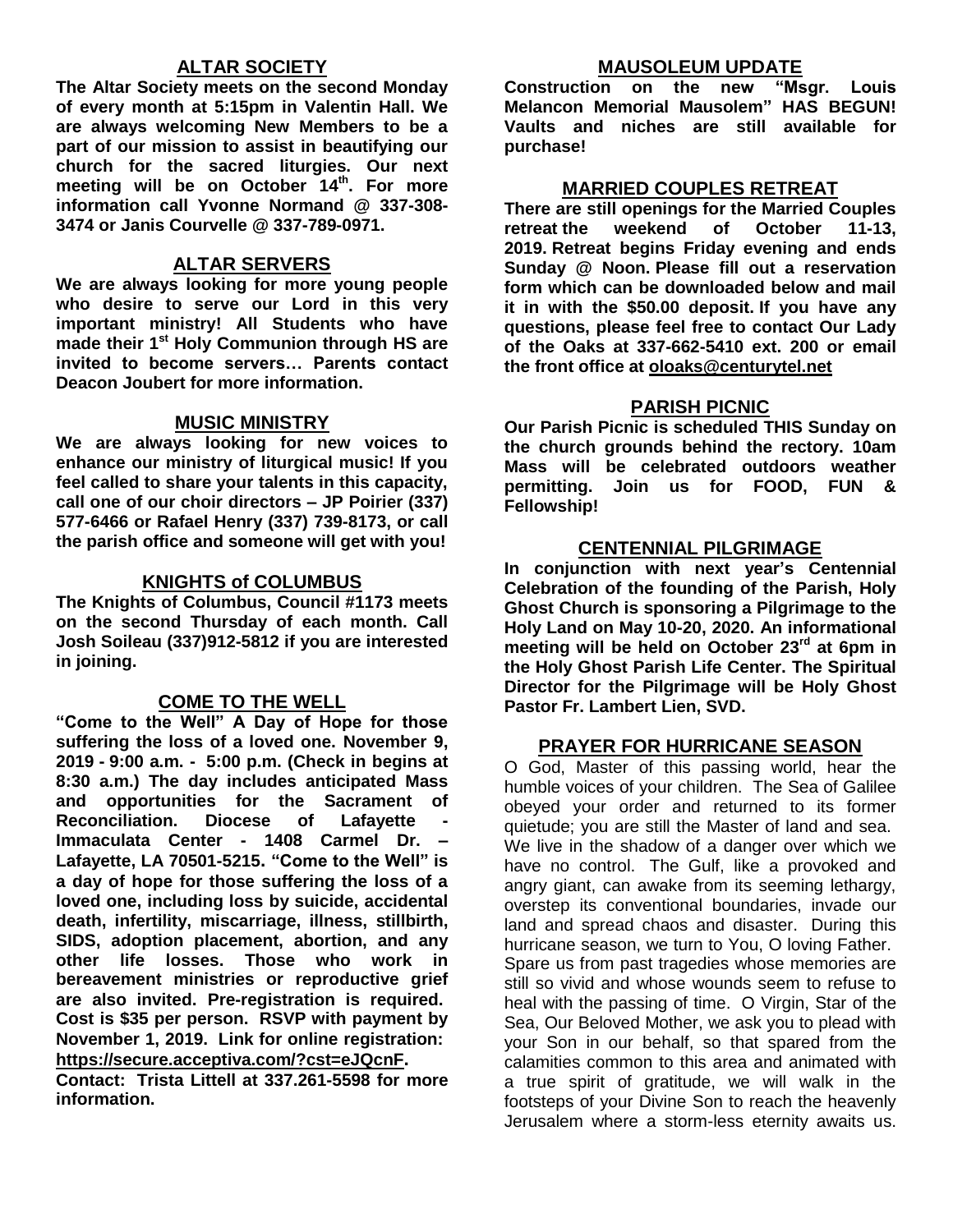## **EXTRA – ORDINARY MINISTERS**

### **October 12/13**

**Saturday – 4:00pm Altar Servers:** Mark & Joseph Wilkes **Extra-ordinary Ministers of the Eucharist:**  Carl & Nelda Villery, Charlie Roy, Derek Faust **Reader:** Nelda Villery

### **Sunday – 8:00am**

**Altar Servers:** Leigh Labrie, Beau & Ethan Stelly **Extra-ordinary Minister of the Eucharist:** Lois Joubert, Jennifer Fontenot, Debbie Deshotel **Reader:** Keith & Yvonne Normand

#### **10:00am**

**Altar Servers**: Sam Chachere, Hieu & Jacob Tran **Extra-Ordinary Ministers of the Eucharist:** Cynthia Guidry, Cindy Prather, Martha Moise, Peter **Briggs** 

**Reader:** Cindy Prather, Josh Soileau

#### **5:00pm**

**Altar Servers:** Mark & Myles Collins

#### **Extra-ordinary Ministers of the Eucharist:**

Brad & Sharon Ortego, Mercy Jannice, Jeannie Anding **Reader:** Gil Deville

## **OCS CORNER**

**An elementary school mass (preschoolfifth grade) is set for Tuesday at 9:10 am. The Vikings football team hosts St. Edmund's on Thursday night at 7 pm in Donald Gardner Stadium. Then on Friday afternoon, the annual "Academic Pep Rally" will honor those students who have excelled in the classroom.** 

**The Vikette Dance Clinic is set for Saturday, October 12. Contact Joanne Briley, Vikette sponsor, for registration information at 942-5404 ext. 109.** 

**OCS students and staff will enjoy a "fall break" on October 14 and 15 and will return for classes on October 16. Alumni should mark their calendars for Homecoming festivities on October 24 and 25.**